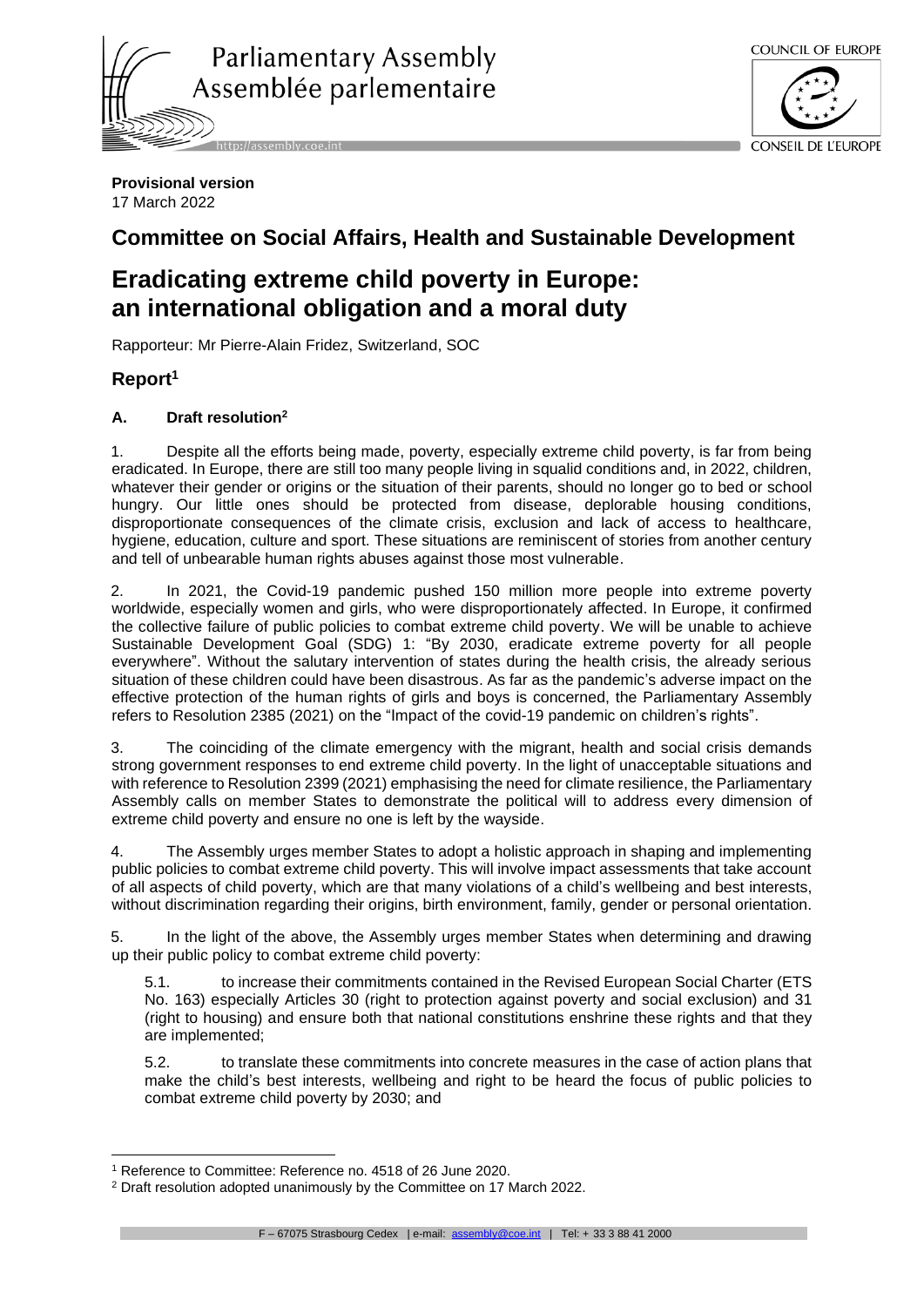5.3. to intensify the efforts to benefit children in their development programmes in order to end extreme child poverty worldwide by 2030.

6. Referring to Resolution 2410 (2021) on "Best interests of the child and policies to ensure a work-life balance", the Assembly urges member States to invest heavily in combating extreme child poverty and to return quickly to the initial goals laid down by the United Nations. The aim of this commitment is to establish environmental equity and:

6.1. ensure that all children living in Europe benefit from universal free social protection, capable of providing adequate and appropriate care, while contributing to a better understanding of the challenges of living together;

6.2. muster the vast resources needed to initiate a carefully considered policy covering the first 1 000 days of life in order to combat the inequalities that develop from this decisive period of childhood by taking account of the accumulation of exposures to which individuals are subjected (their "exposome");

6.3. ensure that children have the right to food in sufficient quantity and quality. To reach this goal, it calls on member States to waive all VAT taxes on essential food items;

6.4. provide children living in poverty in neighbourhoods in which it is concentrated with the facilities and programmes necessary for their educational, health, cultural and sporting development and to adopt financial measures to help them escape poverty, such as adequate child benefits;

6.5. promote, with regard to mobility, parents' access to green conversion bonuses to ensure that the benefits of environmental transition are enjoyed by everyone and do not create new inequalities;

6.6. enable improvements to be made to the detection by school health services of children's developmental problems, including cognitive and sensory disorders, and ensure followup;

6.7. ensure children's access to free and adequate health services, including preventive and restorative dental care, since teeth are a strong social marker of inequality; and

6.8. ensure that the housing where these children live benefits from energy efficiency measures and that their parents actually receive the assistance available in the event of spiralling energy costs.

7. The Assembly encourages the remaining nine member States that have not yet ratified the Revised European Social Charter (RESC) to resume their work. It urges the ratification of its Additional Protocol providing for a system of collective complaints in order to speed up concerted efforts to combat extreme child poverty. It also calls on Switzerland and Liechtenstein to sign and ratify the RESC.

8. The Assembly applauds the European Union's recent initiative to establish a European Child Guarantee. It encourages member States to support this initiative or adopt corresponding policies. It calls on member States:

8.1. to regularly monitor the implementation of this guarantee at parliamentary level, taking into account the voice of children, in accordance with Resolution 2414 (2022) on "The right to be heard: child participation, a foundation for democratic societies"; and

8.2. to support the efforts of education services to include the most vulnerable children and combat inequalities.

9. The Assembly reiterates its desire to bring about synergies between the Council of Europe and the EU agencies responsible for the European Pillar of Social Rights. It renews its invitation to accede to the RESC.

10. Lastly, the Assembly proposes to carry out a mid-term review in 2026 on the implementation of environmental equity in public policies and the progress of the various public measures in Europe aimed at combating extreme child poverty with a view to achieving [Sustainable Development Goal 1.2.](https://www.un.org/sustainabledevelopment/poverty/)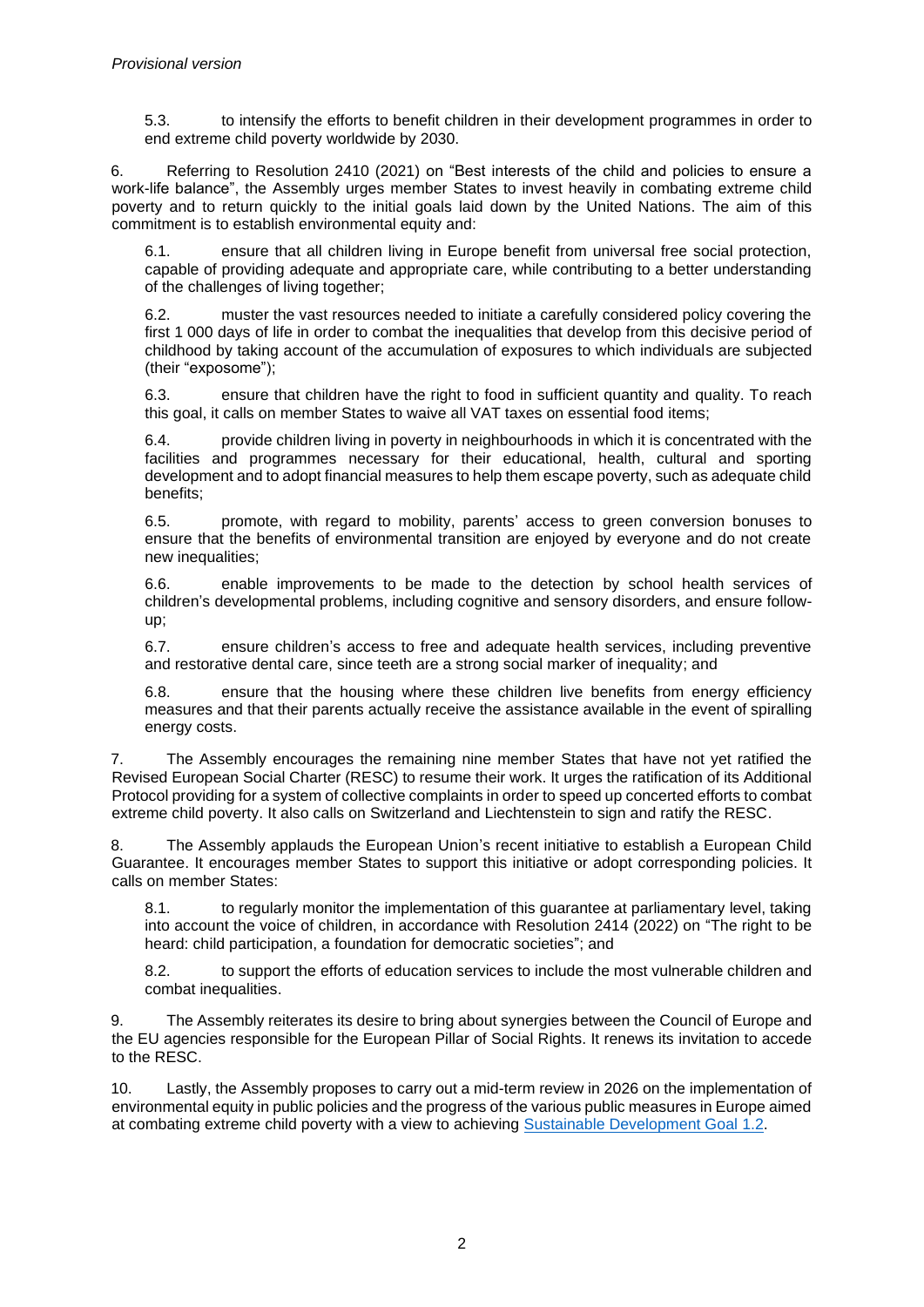#### **B. Draft recommendation<sup>3</sup>**

1. The Parliamentary Assembly refers to its Resolution... (2022) "Eradicating extreme child poverty in Europe: an international obligation and a moral duty". Child poverty is far from being eradicated in Europe and has, in the wake of the Covid-19 pandemic, started to grow again after decades of progress. The Assembly proposes to use the momentum from the pandemic to rekindle the original global goal of ending extreme poverty by 2030.

2. The Parliamentary Assembly congratulates the Committee of Ministers on continuing its efforts and retaining the fight against extreme child poverty among the objectives of the new Strategy for the Rights of the Child (2022-27). It invites it to monitor the development and implementation of national strategies for preventing and combating child poverty.

3. The Parliamentary Assembly supports the action taken by the European Union regarding the implementation of the European Child Guarantee. It calls on the Committee of Ministers to support this initiative by:

3.1. taking into account the urgency of addressing extreme child poverty in order to eradicate it by 2030, in accordance with Sustainable Development Goal 1.2;

3.2. contributing as far as possible to the European Union's Europe-wide work, including by supporting the establishment of a network of national co-ordinators and in the context of joint cooperation projects;

3.3. encouraging member States to make children's best interests and wellbeing the focus of public policies to combat extreme child poverty by 2030; and

3.4. supporting efforts to ensure that children's voices are heard when introducing policies to combat extreme poverty.

4. The Assembly reiterates its appeal to the Committee of Ministers to call for negotiations to be opened as soon as possible on the European Union's accession to the Revised European Social Charter (ETS No. 163) in order to enhance the consistency of European socio-economic rights standards.

<sup>3</sup> Draft recommendation adopted unanimously by the Committee on 17 March 2022.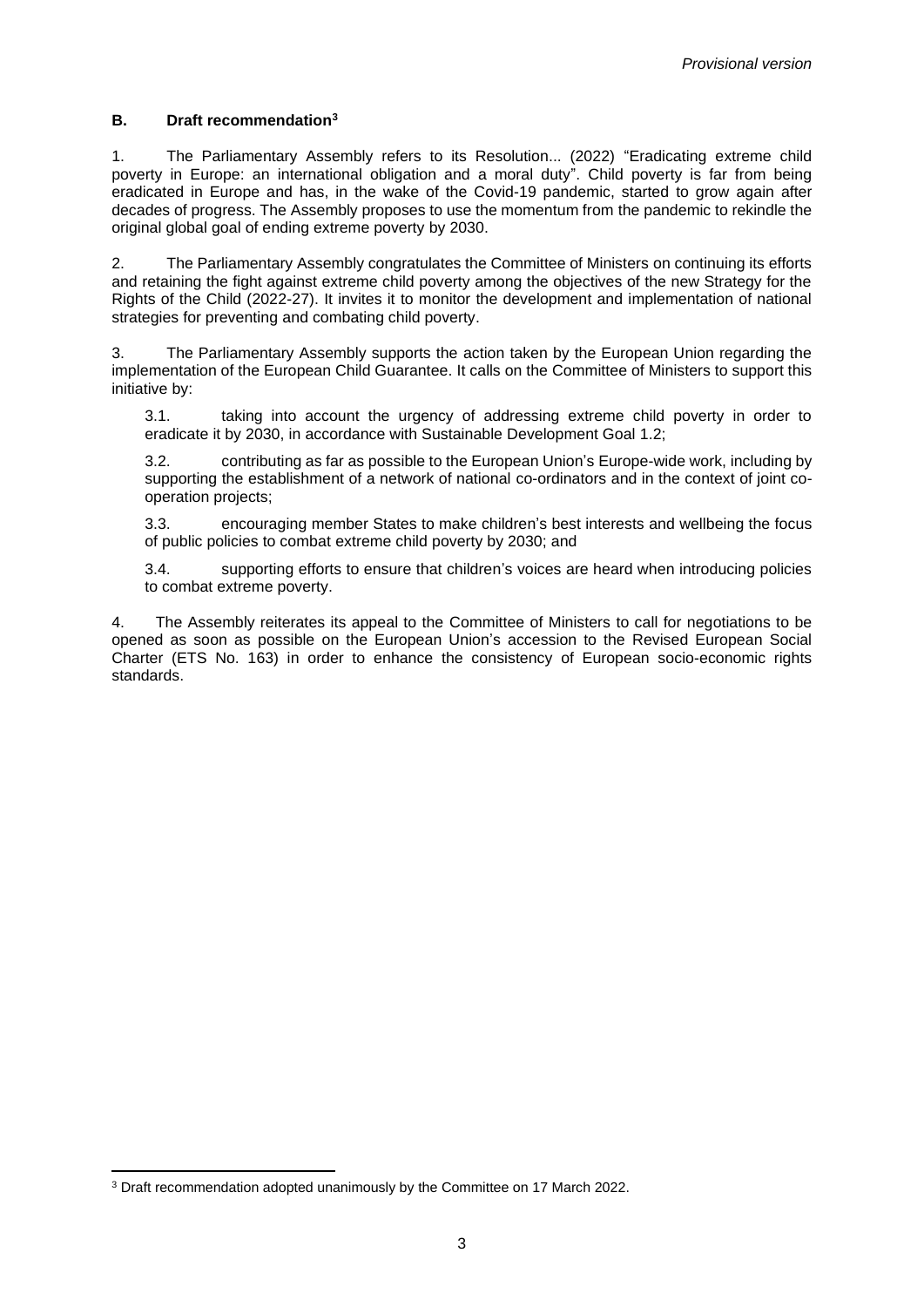#### **C. Explanatory memorandum by Mr Pierre-Alain Fridez, Rapporteur**

1. If I had to answer the question "How are children faring?" today, I would have to say, "not so well in Europe, and the situation of those most vulnerable is becoming critical". The last hopes of achieving Sustainable Development Goal (SDG) 1.2 ("By 2030, reduce at least by half the proportion of men, women and children of all ages living in poverty in all its dimensions according to national definitions") will not survive the Covid-19 pandemic. 4

2. In her report "Ending child poverty in Europe", our colleague, Ms Sevinj Fataliyeva, already warned us in 2014 that child poverty was "creeping back in Europe". This concern was strongly echoed by the Committee of Ministers in its reply to Recommendation 2044 (2014)<sup>5</sup> and was more recently reiterated in its declaration of 11 December 2019. 6 In Resolution 1995 (2014), the Parliamentary Assembly already urged member States to redouble their efforts in the fight against poverty, but this warning was clearly not heeded.

3. At a joint meeting of the Sub-Committees on Children and on the European Social Charter, <sup>7</sup> we had the opportunity to discuss the question: "Across Europe, a quarter of children are at risk of social exclusion in Europe – what should parliaments do to protect them?". If child poverty remains a major concern in Europe, it is because levels of extreme poverty are alarming. Long before the Covid-19 pandemic, these levels were growing steadily in our prosperous societies. It was with the aim of taking stock of the measures taken since 2014 and with a view to taking effective action against this scourge, which destroys the best interests of children, that Mr Andrej Hunko submitted a motion for a resolution to our committee in May 2020. On 7 July 2020, I was appointed rapporteur by the Committee on Social Affairs, Health and Sustainable Development.

4. The failure of the fight against extreme poverty is, to date, a collective failure. We must get a grip and reverse that trend. As the Council of Europe Strategy for the Rights of the Child (2016-2021) is about to come to an end and a new strategy is being prepared, would it not be appropriate, in the light of the established standards and the Committee of Ministers' declaration, to continue efforts to achieve wider social protection; to promote integrated social policies; and to better measure and combat child poverty?

5. The Covid-19 pandemic is not a temporary shock to our economies and societies. Its effects will be felt for decades to come, as my colleague Mr Andrej Hunko, rapporteur of "Overcoming the socio-economic crisis sparked by the Covid-19 pandemic",<sup>8</sup> explained. It is a catalyst that has highlighted and amplified weaknesses in child protection across the world, including Europe. According to the World Bank, for the first time since 1998, poverty rates will rise again as the global economy enters recession and per capita GDP falls sharply. According to the same sources, the pandemic could drive an additional 150 million people into extreme poverty.<sup>9</sup> Even before the current crisis, UNICEF estimated that 385 million children were living in extreme poverty worldwide. Although statistics are not available for all member States, the Committee of Ministers noted with concern in its declaration of 11 December 2019<sup>10</sup> that more than one child in four was living below the poverty line and called on member States to take action. The current situation could be more alarming, I fear.

6. Precise definitions of poverty and extreme poverty are difficult to make. They vary from one country to another and depend on the ways and means of meeting people's needs. Poverty is "a human condition characterised by sustained or chronic deprivation of the resources, capabilities, choices, security and power necessary for the enjoyment of an adequate standard of living and other civil, cultural, economic, political and social rights". <sup>11</sup> Whereas the World Bank has decided to adopt a purely

<sup>4</sup> Long before the Covid-19 pandemic, the European Commission accepted its failure to tackle poverty even as a Social Europe was born at the Gothenburg Summit. The World Bank announced that it would not be able to fulfil its mandate to end extreme poverty in the world by 2030. UNICEF also recognised, as did its partners, that SDG 1.2 was no longer achievable.

<sup>5</sup> See<https://pace.coe.int/en/files/21306/html>

<sup>6</sup> [Committee of Ministers Declaration on Addressing Child Poverty](https://search.coe.int/cm/Pages/result_details.aspx?Reference=Decl(11/12/2019)) adopted on 11 December 2019

<sup>7</sup> Minutes, [AS/Soc/Child/ESC \(2019\) PV 02](https://assembly.coe.int/LifeRay/SOC/Pdf/DocsAndDecs/2019/AS-SOC-ENF-ESC-2019-PV-02-EN.pdf)

<sup>8</sup> See<https://pace.coe.int/en/files/28735>

<sup>9</sup> The Guardian, 7/10/2020, ["Further 150m people face extreme poverty by 2022, warns World Bank"](https://www.theguardian.com/business/2020/oct/07/further-150m-people-face-extreme-poverty-by-2022-world-bank-covid-19-climate-coronavirus)

<sup>10</sup> [Committee of Ministers Declaration on Addressing Child Poverty](https://search.coe.int/cm/Pages/result_details.aspx?Reference=Decl(11/12/2019)) adopted on 11 December 2019

<sup>11</sup> <https://www.ohchr.org/en/Issues/Poverty/Pages/About.aspx>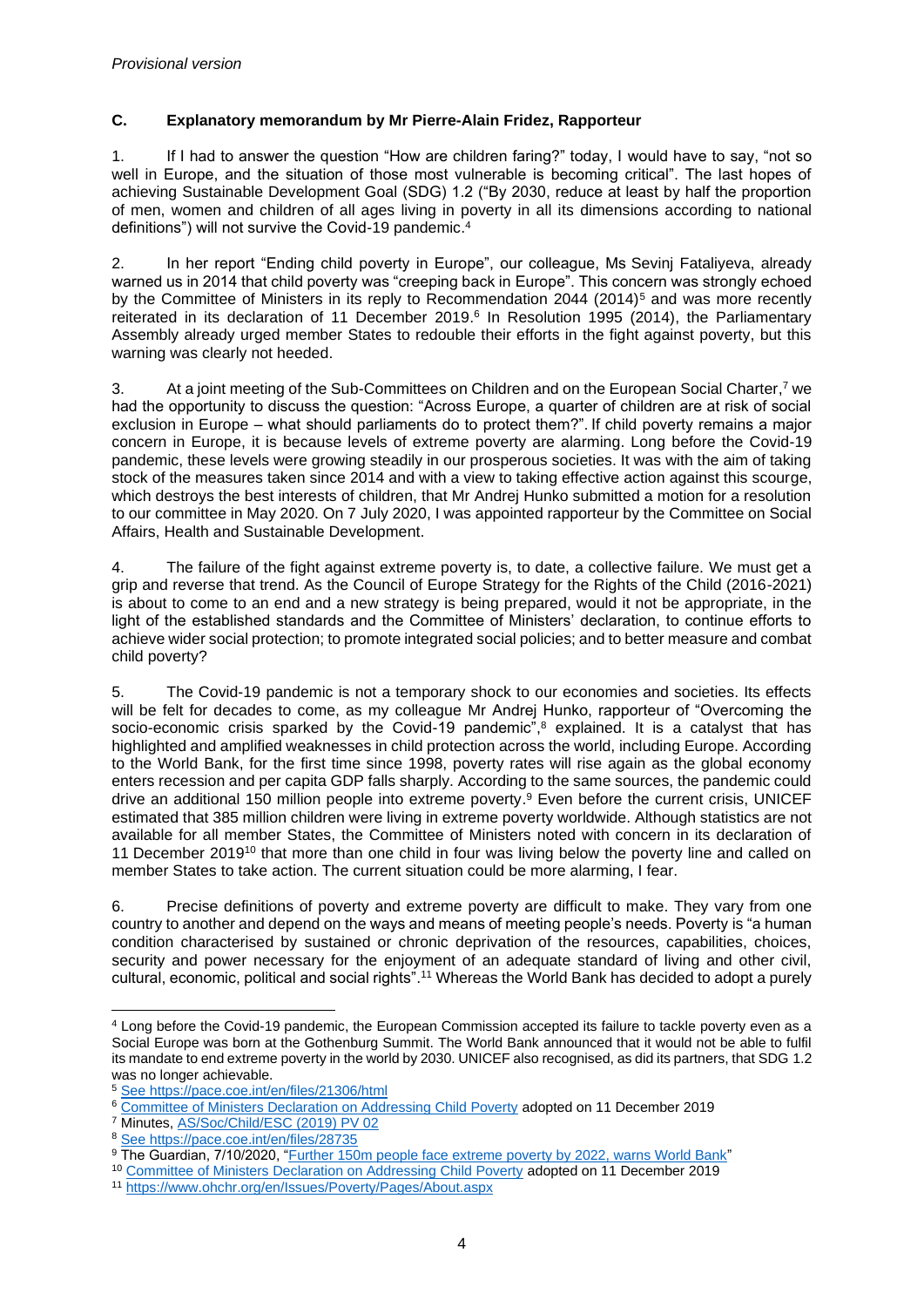monetary approach to extreme poverty, i.e., US\$1.90 per day, the United Nations and the Council of Europe have chosen to look beyond a lack of income to better assess the complexity of the phenomenon. The long-term effects of extreme poverty on children's development can be significant, even if the situation is temporary.

7. The fight against extreme poverty has multiple dimensions that go beyond the financial aspect. It includes an educational dimension, it provides access to basic services, which are all facilities that enable people to extricate themselves from disastrous situations, and it consolidates access to health and the right to security. The Covid-19 pandemic adds a further difficulty: not only may people living in poverty experience extreme poverty, but, above all, those who have managed to lift themselves out of poverty may sink back into it<sup>12</sup>. With the future uncertain, there is also a need to harness creative solutions. As UN Deputy Secretary-General Amina Mohammed pointed out at the launch of the Alliance for the Eradication of Poverty, formed by 39 countries in June 2020,<sup>13</sup> we must "not lose sight of the urgency of climate action, which provides an unprecedented opportunity to unlock massive economic and social benefits and accelerate structural transformations for sustainable development".

8. In the course of my work, I have been able to consult experts and partners on the situation of children living in extreme poverty and was able to discuss the instruments at our disposal to put an end to this situation. On 17 June 2021, the Committee on Social Affairs, Health and Sustainable Development welcomed Mr Jacques Vandenschrik, President of the European Food Banks Federation (FEBA); Mr Zachary Parolin, Researcher at the Columbia University Center on Poverty and Social Policy (USA) and Assistant Professor at Bocconi University (Italy); and Ms Lucia Ďuriš Nicholsonová, Chair of the European Parliament's Committee on Employment and Social Affairs. The meeting was introduced by Mr Bjørn Berge, Deputy Secretary General of the Council of Europe.

#### **2. Extreme child poverty should be a cause for concern in Europe**

9. Almost 385 million children in the world, i.e., 19.5% of all children, are living in extreme poverty (that is to say, on less than 1.90 US dollars per day), compared to 9.2% of adults. <sup>14</sup> In 2018, UNICEF estimated that 22 million children were living below the poverty line in Europe and Central Asia.<sup>15</sup> The report is illustrated with images of situations of extreme child poverty in Armenia, Romania, Serbia, and Turkey. The situation is worrying in all member States, considering the typical profile of children living in poverty or extreme poverty. While countries in the region have experienced significant economic growth over the past two decades, the overexposure of children demonstrates that the sharing of wealth and progress is unevenly distributed, leaving them in a vulnerable position. Regrettably, extreme poverty has continued to rise during this period of almost uninterrupted growth.

10. This situation would seem to show that family policies have not provided the necessary protection for children and to suggest that our countries are in breach of Article 2 of the International Convention on the Rights of the Child. It specifies that this protection is afforded to "each child within their jurisdiction without discrimination of any kind, irrespective of the child's or his or her parent's or legal guardian's race, colour, sex, language, religion, political or other opinion, national, ethnic or social origin, property, disability, birth or other status". 

11. We lack precise figures on the number of children who are poor or victims of extreme poverty. According to the World Bank, most poor people can be found in rural areas, have little education and are mainly from vulnerable groups. Children are particularly at risk, especially girls and young women; children with disabilities; migrant, refugee, and stateless children; children from minorities and those in detention. As General Rapporteur of the Parliamentary Campaign to End Immigration Detention of Children, I have already had the opportunity to speak out against the distress and misery caused to migrant children.

<sup>12</sup> My colleague Andrej Hunko was appointed rapporteur on "Overcoming the socio-economic crisis triggered by the Covid-19 pandemic",<https://pace.coe.int/en/files/28735> and my colleague Baroness Massey was appointed rapporteur on the "Impact of Covid-19 on the rights of the child", [https://pace.coe.int/en/files/28704.](https://pace.coe.int/en/files/28704)

<sup>13</sup> IISD-SDG Knowledge Hub, 01/09/2020, "39 Countries Form Alliance for Poverty Eradication" [https://sdg.iisd.org/news/39-countries-form-alliance-for-poverty-eradication/.](https://sdg.iisd.org/news/39-countries-form-alliance-for-poverty-eradication/)

<sup>&</sup>lt;sup>14</sup> See the website referred to in the Committee of Ministers Declaration on Addressing Child Poverty of 11 December 2019, [https://data.unicef.org/.](https://data.unicef.org/)

<sup>&</sup>lt;sup>15</sup> "Ending Child Poverty, Promoting social protection to tackle child poverty", UNICEF, October 2018, [https://www.unicef.org/eca/reports/focus-ending-child-poverty.](https://www.unicef.org/eca/reports/focus-ending-child-poverty)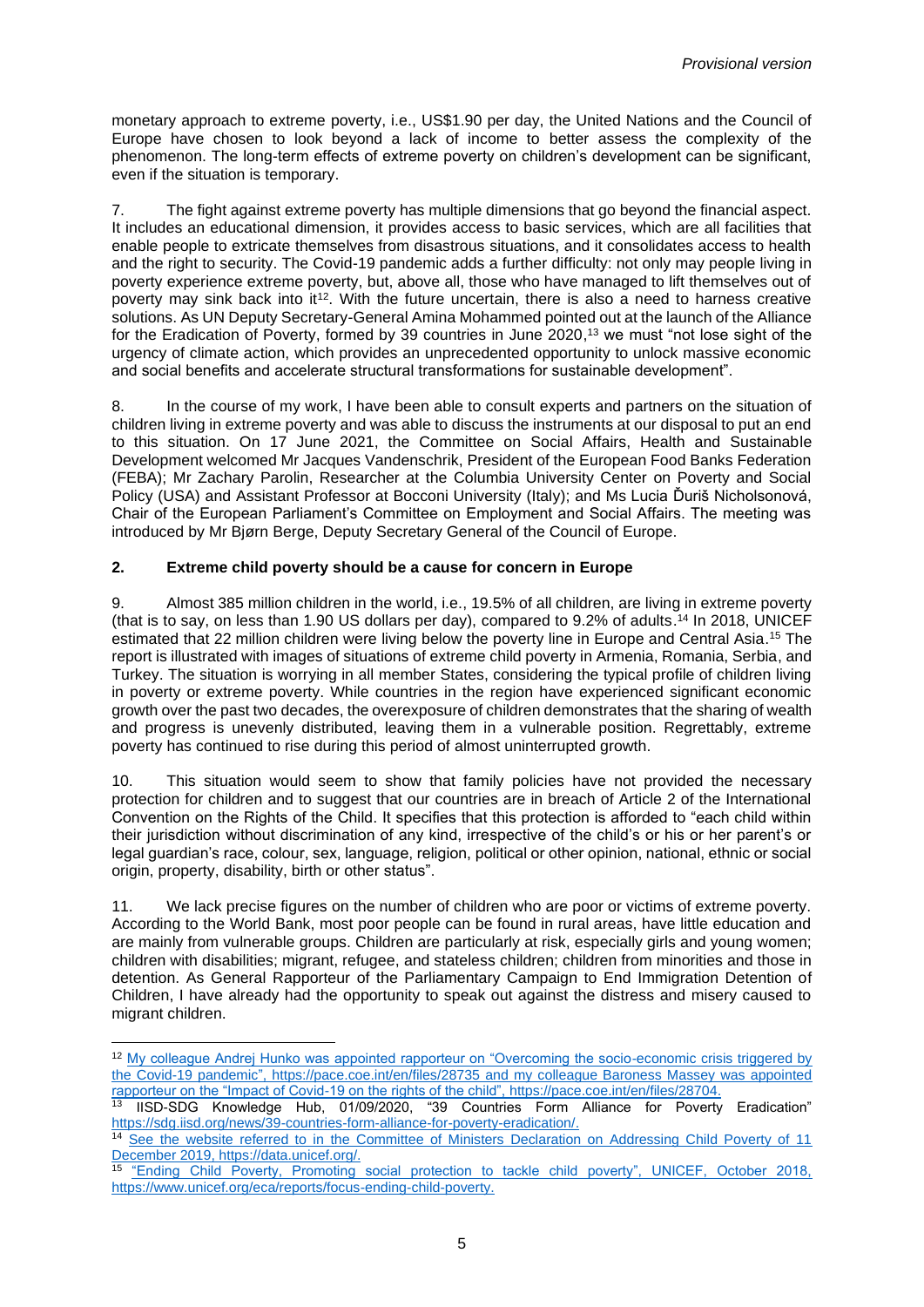12. By 2030, two-thirds of the poorest people will live in fragile or conflict-ridden economies. While our organisation's primary role is to ensure peace, Europe is not free of conflict zones. The impact of the fighting on civilians living in places such as Donbass, Nagorno-Karabakh and the border areas between Armenia and Azerbaijan is extremely worrying. As a reminder, the World Bank Group's goal of ending extreme poverty within a generation includes a quantified target: the rate of extreme poverty should not exceed 3% of the world's population in 2030. The World Bank's second objective is to foster shared prosperity by accelerating income growth for the poorest 40% of the population in each country. The Bank, which operates in 145 countries, including Council of Europe member States, has recognised that it will not be able to achieve this goal.

13. Child poverty poses challenges to public authorities. Solutions are often tailor-made. In Resolution 1995 (2014) on "Ending child poverty in Europe" the Parliamentary Assembly has already urged member states to meet these challenges, which are described by UNICEF as follows: social protection programmes benefiting children and families have not been prioritised in many European and Central Asian countries; some governments do not provide social protection to adolescents over 14 years of age; government budgets for social protection are limited and there is a lack of human resources for effective social protection programmes; social services are limited or unavailable, especially in rural areas.

14. Families that do not receive enough support to keep disabled children at home are more likely to place them in institutions. Those who should benefit from social protection face obstacles such as bureaucratic procedures and a lack of information about their rights and the programmes available; social protection benefits and services remain fragmented and segmented, which means that children and families do not receive the integrated support required to overcome the multiple challenges and vulnerabilities they face; those most vulnerable to poverty – including people receiving social protection – are discriminated against. For example, families from Roma communities may be unable to access benefits to which they are entitled. Legal support is required to help families claim their rights.

15. Equal opportunities for all children are central to the Council of Europe Strategy for the Rights of the Child (2016-2021).<sup>16</sup> It has provided an opportunity for a mid-term evaluation,<sup>17</sup> during which the Director General of Human Rights and Rule of Law of the Council of Europe, Mr Christos Giakoumopoulos, emphasised that children's rights, and those who advocate them, have been instrumental in furthering the dynamic interpretation of human rights: from the development of social rights to the introduction of transgenerational justice, for example, through demands for older generations to ensure a healthy environment. In closing the conference, the rapporteur, Ms Maria-Andriani Kostopoulou, Chair of the Ad hoc Committee for the Rights of the Child (CAHENF),<sup>18</sup> emphasised that "[a] lack of equal opportunities, through a rise or persistence in poverty, exclusion and discrimination, destroys children's dreams and aspirations and divides societies". While the final touches have been made to the fourth Strategy (2022-2027), the work here will remain one of the main areas of development at the Council of Europe. At the hearing, the Deputy Secretary General stressed the need for collective efforts.

#### **3. Extreme child poverty is multidimensional and undermines the best interests of the child**

16. When children are living in extreme poverty, this is above all because their parents are too. This is particularly the case in single-parent families. <sup>19</sup> When the household income depends on jobs in the informal economy, this not only creates a challenge for society but above all has consequences that, as well as being almost unimaginable, are often dire. 20

<sup>&</sup>lt;sup>16</sup> Se[e https://rm.coe.int/168066cff8](https://rm.coe.int/168066cff8)

<sup>17</sup> See [https://www.coe.int/en/web/children/strengthening-the-rights-of-the-child-as-the-key-to-a-future-proof](https://www.coe.int/en/web/children/strengthening-the-rights-of-the-child-as-the-key-to-a-future-proof-europe)[europe](https://www.coe.int/en/web/children/strengthening-the-rights-of-the-child-as-the-key-to-a-future-proof-europe)

<sup>&</sup>lt;sup>18</sup> In 2020, CAHENF became the Steering Committee for the Rights of the Child (CDENF) in order to take account of its permanent status.<https://www.coe.int/en/web/children/cdenf>

<sup>&</sup>lt;sup>19</sup> In 2019, one child in eight lived in a family where neither parent was employed, according to the French National Institute of Statistics and Economic Studies (INSEE). Three quarters of those children were living in monetary poverty. INSEE, 2020, ["France, Social Portrait"](https://www.insee.fr/en/statistiques/5233869)

<sup>&</sup>lt;sup>20</sup> The Guardian, 25/08/2020, ["Woman in 'extreme poverty' found dead next to crying baby in Glasgow"](https://www.theguardian.com/uk-news/2020/aug/25/mercy-baguma-woman-in-extreme-poverty-found-dead-next-to-crying-baby-in-glasgow)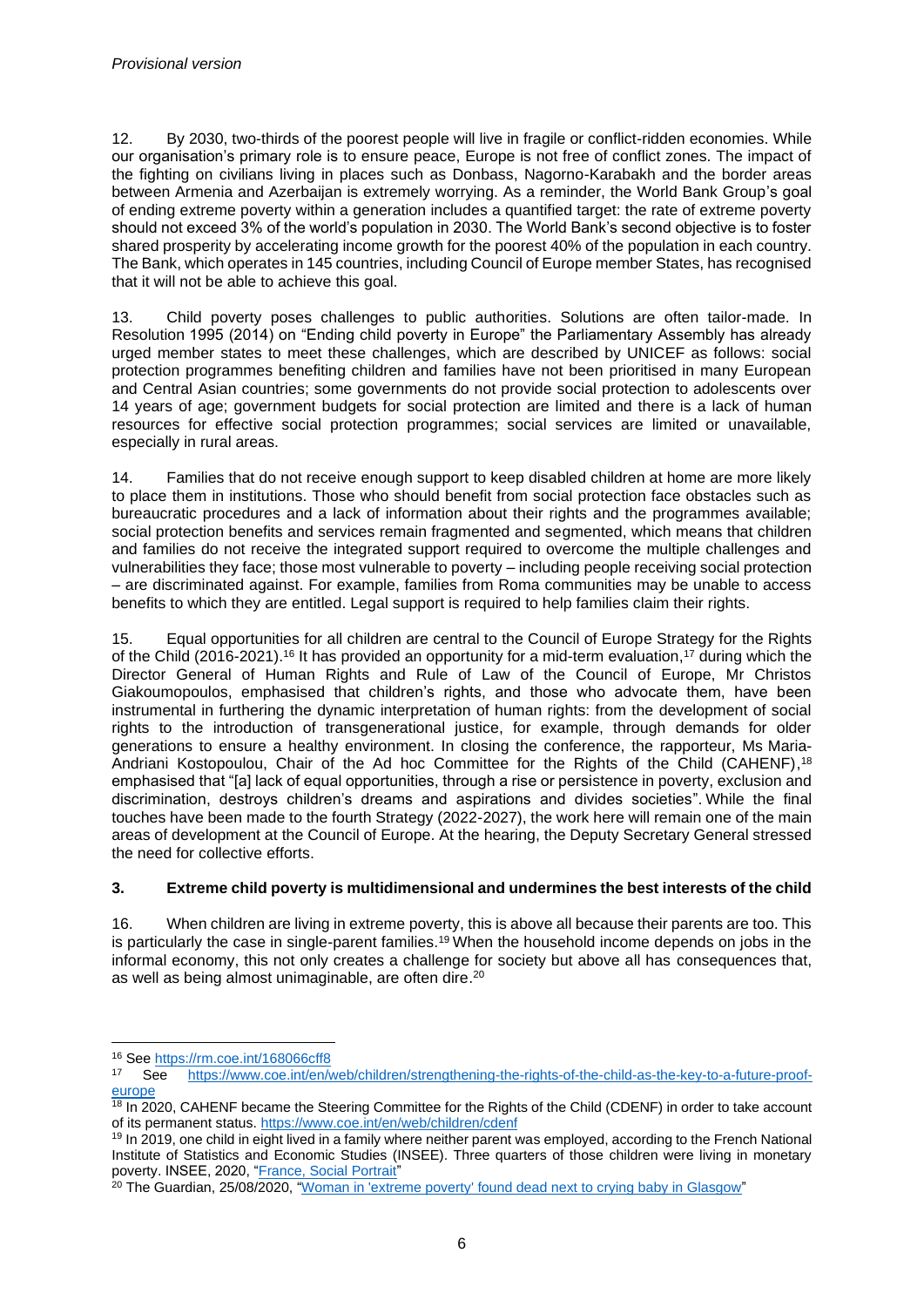17. Quebec has regularly analysed the effects of poverty on children.<sup>21</sup> More than a hundred indicators have been defined and used to illustrate the differences in health, both physical mental, development and social adaptation, between poor children and those from better-off families. Through these regular reports, the authorities have noted that the health divide between Quebec's most advantaged and disadvantaged children is "disconcertingly wide". This disparity does not lessen over time. Hospital admissions and deaths are linked to child poverty. Eradicating poverty would prevent all these adverse effects, which contribute to a vicious circle.

18. Our States have made firm commitments to children's rights through the UN Sustainable Development Goals (SDGs). Extreme poverty is a violation of the best interests of the child. Such vulnerability is harmful to children's well-being, triggering a cascade of negative effects. In its reference framework, the United Nations has identified five areas where action for children can bring about change.

#### *Nutrition:*

19. The link between obesity and poverty is widely acknowledged. Our Assembly has dealt with this subject on several occasions, notably in Resolution 1804 (2011) and Recommendation 1966 (2011) on "Safeguarding children and young people from obesity and type 2 diabetes". <sup>22</sup> One of today's most worrying public health issues, obesity is spreading throughout society like another pandemic, bringing with it a host of chronic diseases that reduce life expectancy. Resolution 2373 (2021) "Discrimination against persons dealing with chronic and long-term illnesses"<sup>23</sup> initiated by my colleague, Ms Martine Wonner, and recently adopted by the Assembly, is also relevant here. After North America, obesity is most prevalent in Europe, according to the World Health Organisation. It affects children, especially those living in poverty, who need proper education, greater access to a better-quality and more balanced diet, and physical activity. It is worth noting that in many cases, it is through schools that children have access to healthy, balanced meals, compounding the difficulties faced when they were closed during the Covid-19 pandemic. 24

20. Fortunately, hunger is no longer widespread in Europe – but it does persist among some people living in extreme poverty. The pandemic brought this sad reality home to us. Having some families who rely on outside help for food is nothing new, but the situation became much worse during the health crisis. Between April and June 2020, UK food banks recorded over 100 000 new users, with an estimated 61%-rise in activity for the whole year. <sup>25</sup> In Belgium, <sup>26</sup> 500 000 people use food aid, and NGOs deplore the fact that the country has not enshrined the right to food in its Constitution. The French foundation Break Poverty estimates that the crisis has plunged more than 100 000 newborns into food insecurity in France. <sup>27</sup> According to another French charity, *Secours catholique*, 40% of vulnerable households could no longer afford the food they needed daily in November 2020. There was a tremendous wave of solidarity during the crisis, but the footage of people travelling far and wide to get a bite to eat and queuing to be given groceries certainly make for shocking viewing in our wealthy societies.

#### *Education:*

21. Education remains the best insurance against the threat of generational poverty, enabling people to gain access to work and play a role in society. The pandemic forced schools to close their doors and poverty not only prevented pupils from pursuing their education, but also deprived them of the physical activity required for their development and often of a healthy and balanced meal. The health crisis has been particularly challenging for the poorest families because they frequently lack access to the technological equipment needed for distance learning.

<sup>&</sup>lt;sup>21</sup> "Third national health report for Quebec - Our children make us rich, but many are not. Poverty and its impact [on the health of young people under 18"](https://publications.msss.gouv.qc.ca/msss/document-000811/?&txt=pauvret%C3%A9&msss_valpub&date=DESC), published by the Ministry of Health, Social Services and Equality (gouv.qc.ca – in French)

<sup>&</sup>lt;sup>22</sup> On the Parliamentary Assembly's website, see <https://pace.coe.int/en/files/17980>

<sup>&</sup>lt;sup>23</sup> Se[e https://pace.coe.int/en/files/29183](https://pace.coe.int/en/files/29183)

<sup>&</sup>lt;sup>24</sup> European Union, ["Overweight and Obesity"](https://ec.europa.eu/eurostat/statistics-explained/index.php?title=Overweight_and_obesity_-_BMI_statistics#Obesity_by_age_group)

<sup>&</sup>lt;sup>25</sup> The Guardian, 14/09/2020, ["Extreme poverty 'will double by Christmas' in UK because of Covid-19"](https://www.theguardian.com/society/2020/sep/14/coronavirus-extreme-poverty-in-uk-will-double-by-christmas-trust-predicts)

<sup>26</sup> Le Vif, 12/02/2021, ["People are going hungry in Belgium"](https://www.levif.be/actualite/belgique/en-belgique-on-crie-famine/article-normal-1391231.html?cookie_check=1622110402)

<sup>27</sup> The Break Poverty Foundation's *[Urgence Premiers Pas](https://breakpoverty.com/operation-produits-essentiels-bebes/)* campaign is supported by infant and toddler food manufacturers.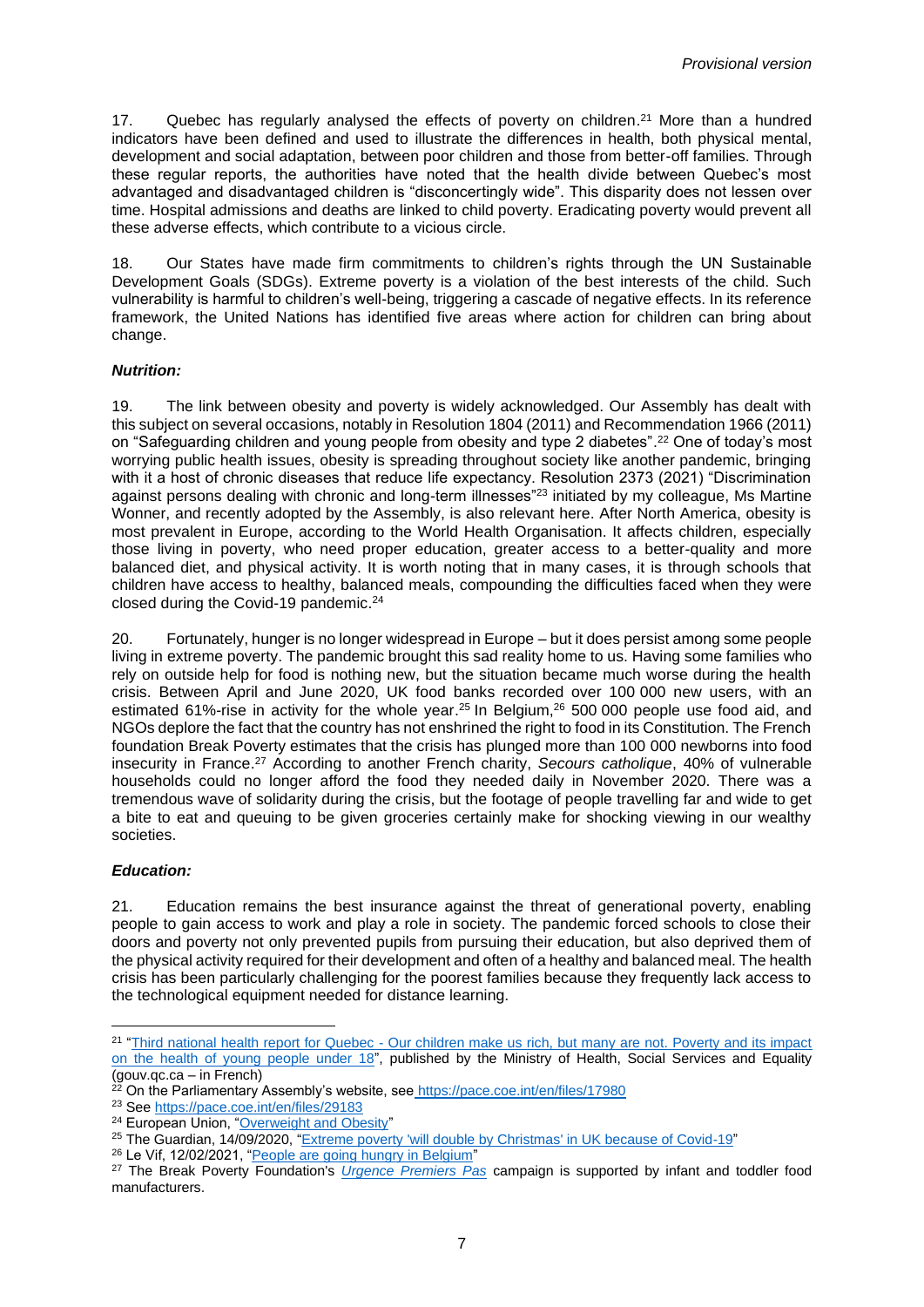22. Poverty passes from generation to generation. Children born into extreme poverty have few opportunities to escape from it without outside help, especially if they are vulnerable for other reasons. Providing access to quality education supporting and promoting human rights, democracy and the rule of law is vital. Children must be equipped with the tools empowering them to choose their own path and taught the cultural skills required for life in a democratic and inclusive society.

23. All around the world, poverty is particularly hard on girls, who, according to the Gates Foundation, are almost always locked out of training forever once they have left school. In such cases, they are not only deprived of enjoying their childhood, but above all of control over their lives.

24. Children living in poverty, particularly when it is extreme, are more likely to drop out of school and, unfortunately, the Covid-19 pandemic has only heightened this phenomenon. Lack of education or training helps perpetuate the cycle of poverty passing from one generation to another.

#### *Health:*

25. In Resolution 2284 (2019) on Addressing the health needs of adolescents in Europe, the Parliamentary Assembly reiterated that "health is a human right and health services appropriate for every age group are an essential element of cohesive and democratic societies". As all children in extreme poverty are affected by numerous vulnerabilities, their health is particularly at risk.

26. The poorest children are unfortunately those who have the least access to dental care, primarily because of cost and a lack of trained professionals. Beyond the repercussions of poor dental care for the body as a whole, teeth are an important social marker. Too often, the poorest children are left without preventive and restorative care. Beyond public action, access to care is hampered by a market system that is unfavourable to the most vulnerable, as described by the French researcher Olivier Cyran. <sup>28</sup> Access to free and adequate health care is necessary to enable these children to escape extreme poverty.

27. Respecting certain ground rules for good health is just as important. Good hygiene is not just about personal cleanliness, it also means being able to take care of oneself in terms of eating, sleeping and lifestyle choices. Poor hygiene not only affects people themselves, but also those around them. Take alcohol consumption, for example. While children affected by foetal alcohol syndrome account for only 1% of births in the United States, these children overwhelmingly face problems at school.<sup>29</sup> Tobacco also interferes with human embryonic development and may impact behaviour in adult life.

28. Furthermore, poverty takes its toll on people's mental health. <sup>30</sup> Adult stress levels – which were already running high before the Covid-19 outbreak – were considerably increased by the stress which the pandemic brought, and those of children inevitably followed suit. In the United Kingdom, the number of people experiencing some kind of depression doubled in early 2021, compared to pre-pandemic figures. Thirty-five percent of adults who reported being unable to afford unexpected expenses experienced depressive symptoms in that period, compared to 21% before the pandemic. Depression was more prevalent among black people and those from minority ethnic groups, but also among young women and people with disabilities. The crisis has also led to a considerable deterioration in the situation of children with disabilities, as parents have had to bear additional costs. Domestic violence, although it affects society as a whole, may have worsened the plight of those children. The effects of the crisis will certainly be felt for a long time to come.

#### *Housing and over-borrowing*

29. Children's well-being depends largely on the quality of the parental home and whether they feel comfortable and safe there. Housing has been high on this Assembly's agenda since 1949. In Resolution 2285 (2019)<sup>31</sup> on Sustainable urban development fostering social inclusion, it called on

<sup>28</sup> *Libération*, 25/05/2021[, Interview with Olivier Cyran: "Being unable to afford dental care is a policy akin to social](https://www.liberation.fr/idees-et-debats/olivier-cyran-ne-pas-avoir-les-moyens-de-se-soigner-les-dents-est-une-politique-de-guerre-sociale-20210525_KGG64PS3QZH27OMJ3H65AT6I3I/?redirected=1)  [warfare"](https://www.liberation.fr/idees-et-debats/olivier-cyran-ne-pas-avoir-les-moyens-de-se-soigner-les-dents-est-une-politique-de-guerre-sociale-20210525_KGG64PS3QZH27OMJ3H65AT6I3I/?redirected=1)

<sup>&</sup>lt;sup>29</sup> New York Times, 12/09/2014, ["The Way to Beat Poverty"](https://www.nytimes.com/2014/09/14/opinion/sunday/nicholas-kristof-the-way-to-beat-poverty.html)

<sup>&</sup>lt;sup>30</sup> Joseph Rowntree Foundation (JRC), Rachel Casey, 12/05/2021, Relieve the pressures of poverty to improve [our mental health](https://www.jrf.org.uk/blog/relieve-pressures-poverty-improve-our-mental-health)

<sup>31</sup> On the Parliamentary Assembly website, se[e https://pace.coe.int/en/files/27714/html](https://pace.coe.int/en/files/27714/html)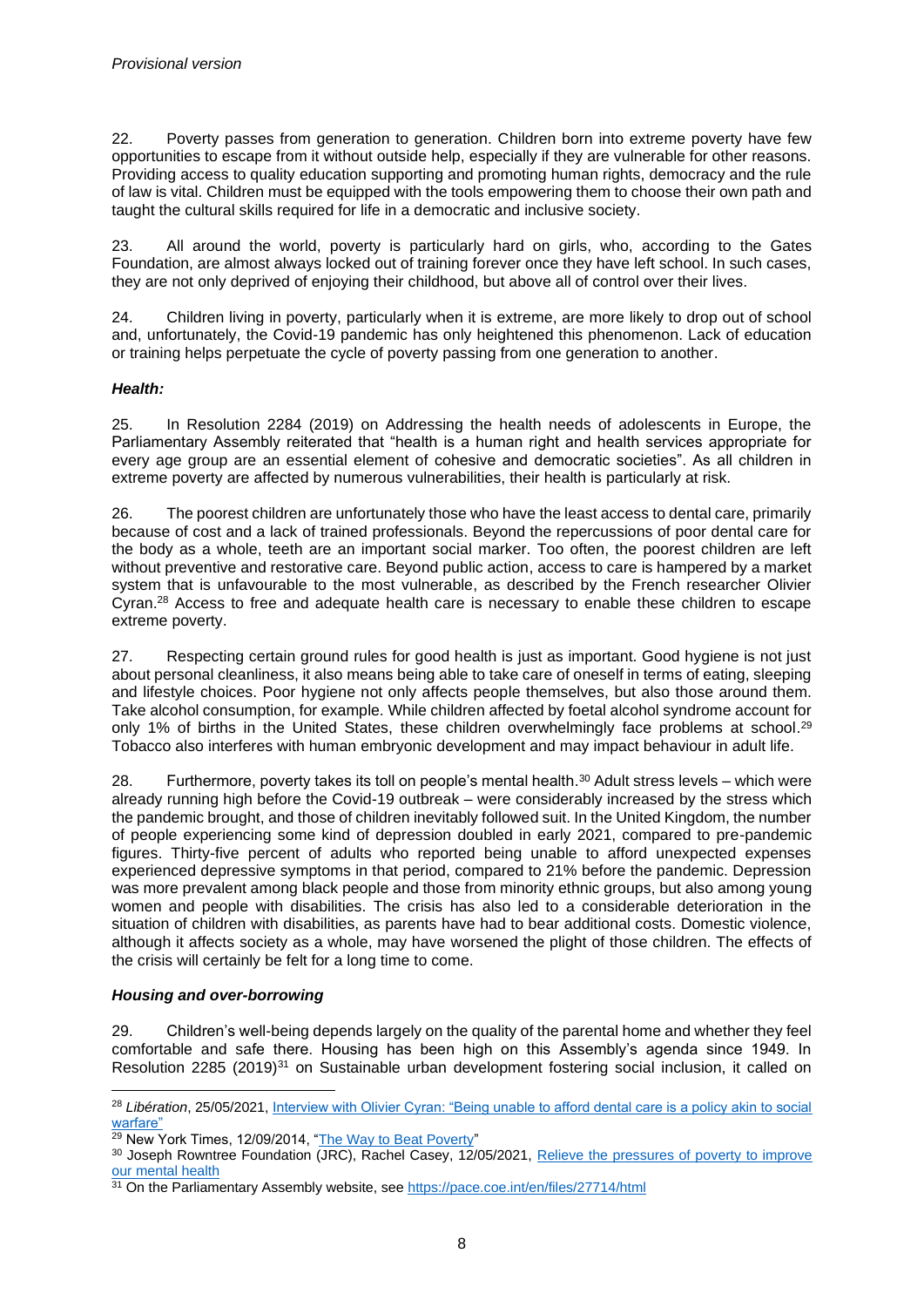States to promote human rights-based housing "to ensure that no one is left behind, and to pay attention to the specific needs of children, the elderly, women, migrants and refugees, the poor and people with disabilities". The resolution as a whole is relevant here.

30. High parental debt also has a negative impact on children's futures.<sup>32</sup> Governments have a responsibility to implement policies to tackle over-borrowing. Although efforts to eradicate it entirely have failed, the number of households in excessive debt has fallen. The most deprived continue to be the hardest hit,<sup>33</sup> however, raising the issue of families being trapped in a cycle of poverty.

31. The health crisis has hit ethnic minority parents particularly hard, as they are often overrepresented in low-skilled jobs in the sectors that were most severely affected by the pandemic. When you are not sure when the next pay check is coming in, the fear of losing your home becomes very real. Job and housing insecurity are affecting families who had managed to escape poverty and spreading to groups who are seeing their income levels fall and are worried about paying the rent. The Joseph Rowntree Foundation (JRF) is concerned about the implications for the mental health of the wider UK population. It says every effort must be made to rebuild society on solid foundations, including having a proper social welfare net to catch those falling on hard times, good quality jobs and decent, affordable, and secure housing. It calls on the national authorities to provide stable homes where people can put down roots and build a better life for themselves and their families. <sup>34</sup> The pandemic is a historic opportunity to rethink our societies.

#### *Access to water and energy sources*

32. While most EU citizens have access to safe drinking water, $35$  the question remains as to its quality and cost across the continent. That question prompts broader questions about all the other essential services. Like their parents, children not only need access to water to keep clean but also to transportation that meets their needs – which in their case means being able to get to school, do sport or access culture. It is unfortunate that the poorest people find themselves living side by side, in neighbourhoods or areas with poor transport links, close to schools with no social mix, and without access to a variety of cultural and sporting activities. These circumstances affect children's lives and shape their future. They reinforce inequalities, leaving children stuck in a trap that is hard to escape.

33. In addition to access to drinking water, there is the issue of connection to essential amenities in places where children live. Malfunctions have a disproportionate impact on the most vulnerable households, and the children living in them are primarily affected by the poverty of their parents. The Council of Europe Development Bank estimated in 2019 that around 30 million people in Europe were suffering from energy poverty.<sup>36</sup> In its report, the Bank notes that "energy prices and income levels influence energy consumption to different degrees of magnitude and in different directions", adding that "in the short run, changes in prices of energy (be it electricity or gas) or in household income levels have a small impact on household energy consumption. However, in the long run, household demand for electricity tends to be price-inelastic". The quality of housing has deteriorated. It appears that people at risk of poverty live mostly in countries with higher levels of energy poverty. The Bank also noted that in 18 countries the income growth of the poorest 20% was slower than the increase in energy costs between 2007 and 2019. Energy is a factor that drives poverty.

34. Children who experience extreme poverty inherit it from their parents and risk replicating it with their own offspring. They have less access to basic hygiene, in the broadest sense of the term. They often live in unhealthy environments, in substandard, poorly heated housing where they feel unsafe and cannot do their homework in proper conditions. They cannot engage in sports because of the lack of proper facilities, they do not enjoy a balanced diet and have to eat junk food, and they are far from the

<sup>&</sup>lt;sup>32</sup> The Guardian, 9/12/2020, ["Extreme poverty blights even the lives of those who work"](https://www.theguardian.com/society/2020/dec/09/extreme-poverty-blights-even-the-lives-of-those-who-work)

<sup>&</sup>lt;sup>33</sup> Le Monde, 06/02/2020, "Excessive debt has fallen sharply and is now concentrated among the poorest [households"](https://www.lemonde.fr/economie/article/2020/02/06/en-fort-recul-le-surendettement-se-concentre-desormais-sur-les-menages-les-plus-pauvres_6028662_3234.html)

 $34$  JRC, Katie Schmucker, 07/05/2021, "Good jobs and stable homes - [a platform for building a better life"](https://www.jrf.org.uk/blog/good-jobs-and-stable-homes-platform-building-better-life)

<sup>35</sup> To follow the European Parliament's recent work on access to drinking water, see [https://www.europarl.europa.eu/news/en/headlines/society/20181011STO15887/drinking-water-in-the-eu-better](https://www.europarl.europa.eu/news/en/headlines/society/20181011STO15887/drinking-water-in-the-eu-better-quality-and-access)[quality-and-access](https://www.europarl.europa.eu/news/en/headlines/society/20181011STO15887/drinking-water-in-the-eu-better-quality-and-access)

<sup>36</sup> Council of Europe Development Bank, March 2019, "Energy Poverty in Europe: How Energy Efficiency and [Renewables Can Help"](https://coebank.org/media/documents/CEB_Study_Energy_Poverty_in_Europe.pdf)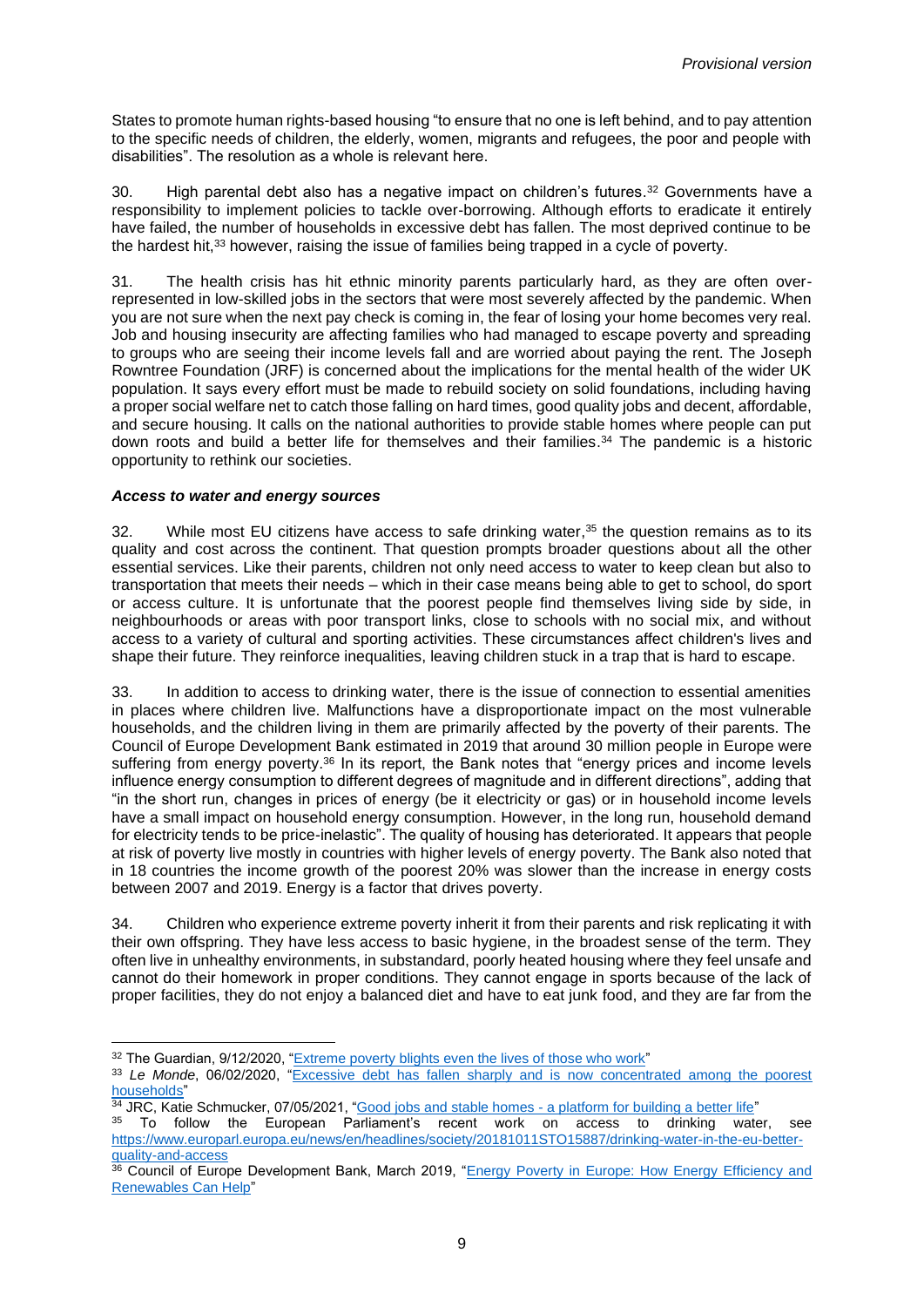health, education and cultural services available in city centres. It is here that inequalities develop, mental health is damaged, and frustrations arise.

#### **4. Covid-19 is driving more and more children into extreme poverty**

35. The Covid-19 pandemic alone is responsible for a 7% increase in extreme poverty worldwide, according to the Bill & Melinda Gates Foundation. Progress in the fight against poverty and extreme poverty belongs to the past. We must resign ourselves to acknowledging the reality of an increase in extreme poverty among children with the consequences that this can have for the equilibrium of our societies. As the 2020 Goalkeepers Report drily notes, "we've been set back about 25 years in about 25 weeks". 37

36. The International Labour Organization's (ILO) annual wage report<sup>38</sup> found that the pandemic resulted in 3.7 billion US dollars of lost wages in 2020, driving down average pay. The situation in Europe differs from country to country. While in some places, average wages appeared to rise because of strong job retention measures to contain job losses mainly affecting those at the lower end of the wage scale, they fell drastically in several countries which reported statistics, like the United Kingdom. This decrease has affected the lowest earners, but also women. As women are more likely to have custody, we have reason to fear a negative impact on children. While the ILO acknowledges that minimum wage schemes and adequate wage policies can effectively ensure a satisfactory standard of living, it regrets the impact of the pandemic in reinforcing inequalities.

37. The Covid-19 pandemic has placed at greater risk families who formerly lived in extreme poverty and recently emerged from it. With the memory of that situation still fresh, they live in fear of returning to it. This is particularly noticeable in vulnerable families where at least one member has disabilities, comes from a migrant background or belongs to a minority group such as Roma. Even when having broken free from poverty once stands as proof of these families' resilience, the fear of slipping back into it could come to haunt them, as is evident from the work of the US researcher Homi Kharas.<sup>39</sup>

38. UNICEF has published the most chilling forecasts. It estimates that the number of children living in poor families worldwide could soar by 117 million to reach 691 million in 2020. <sup>40</sup> In this context, it is crucial to make a precise assessment of the situation in Europe. This is confirmed by the European Food Banks Federation, which has seen a 34.7% increase in demand for food aid from its members. It has recorded 1 161 091 children among the beneficiaries<sup>41</sup> and noted a steady increase in poverty in connection with the Covid-19 pandemic.

39. While extreme poverty had been in decline for more than 20 years, the pandemic not only stopped that trend – it reversed it. At the same time, government funding was reallocated to address the health crisis. Children who depended on school lunches for a balanced diet were left wanting when their schools closed. Former UK Prime Minister Gordon Brown has raised the alarm.<sup>42</sup> He has pledged his support to Save The Children's campaign to restore a commitment of at least 0.7% of GNP to social policies to fight extreme child poverty. He has also called on the international community to get behind a Marshall Plan to help Africa effectively combat this scourge.

40. In order to help the poorest and most vulnerable in the context of the health crisis, the United Nations launched a Framework for the Immediate Socio-Economic Response to Covid-19 in April 2020. <sup>43</sup> This establishes five streams of work with a direct or indirect impact on children: ensuring permanent access to health services; helping people cope with adversity through access to social services; protecting jobs, supporting small and medium-sized enterprises, as well as informal employment, through economic response programmes; supporting measures to assist the most vulnerable; and promoting social cohesion and investing in resilience policies. The aim is to initiate a

<sup>37</sup> Bill & Melinda Gates Foundation[, https://www.gatesfoundation.org/goalkeepers/report/2020](https://www.gatesfoundation.org/goalkeepers/report/2020-report/#GlobalPerspective) [report/#GlobalPerspective](https://www.gatesfoundation.org/goalkeepers/report/2020-report/#GlobalPerspective)

<sup>&</sup>lt;sup>38</sup> International Labour Organization, 02/12/2020, [Global Wage Report 2020-21](https://www.ilo.org/global/research/global-reports/global-wage-report/2020/lang--en/index.htm)

 $^{39}$  Homi Kharas, Brookings Institute, 21/10/2021, "<u>The impact of COVID-19 on global extreme poverty</u>"

<sup>40</sup> <https://data.unicef.org/resources/how-covid-19-is-changing-the-world-a-statistical-perspective-volume-2/> <sup>41</sup> [AS/Soc \(2021\) PV06add](https://assembly.coe.int/LifeRay/SOC/Pdf/DocsAndDecs/2021/AS-SOC-2021-PV-06-ADD-EN.pdf)

<sup>&</sup>lt;sup>42</sup> The Guardian, 03/02/2021, Gordon Brown, "Rishi Sunak is paying Covid bills off the backs of the poor. It shames [our country"](https://www.theguardian.com/global-development/commentisfree/2021/feb/03/rishi-sunak-is-paying-covid-bills-off-the-backs-of-the-poor-it-shames-our-country)

<sup>43</sup> [https://www.un.org/sites/un2.un.org/files/un\\_framework\\_report\\_on\\_covid-19.pdf](https://www.un.org/sites/un2.un.org/files/un_framework_report_on_covid-19.pdf)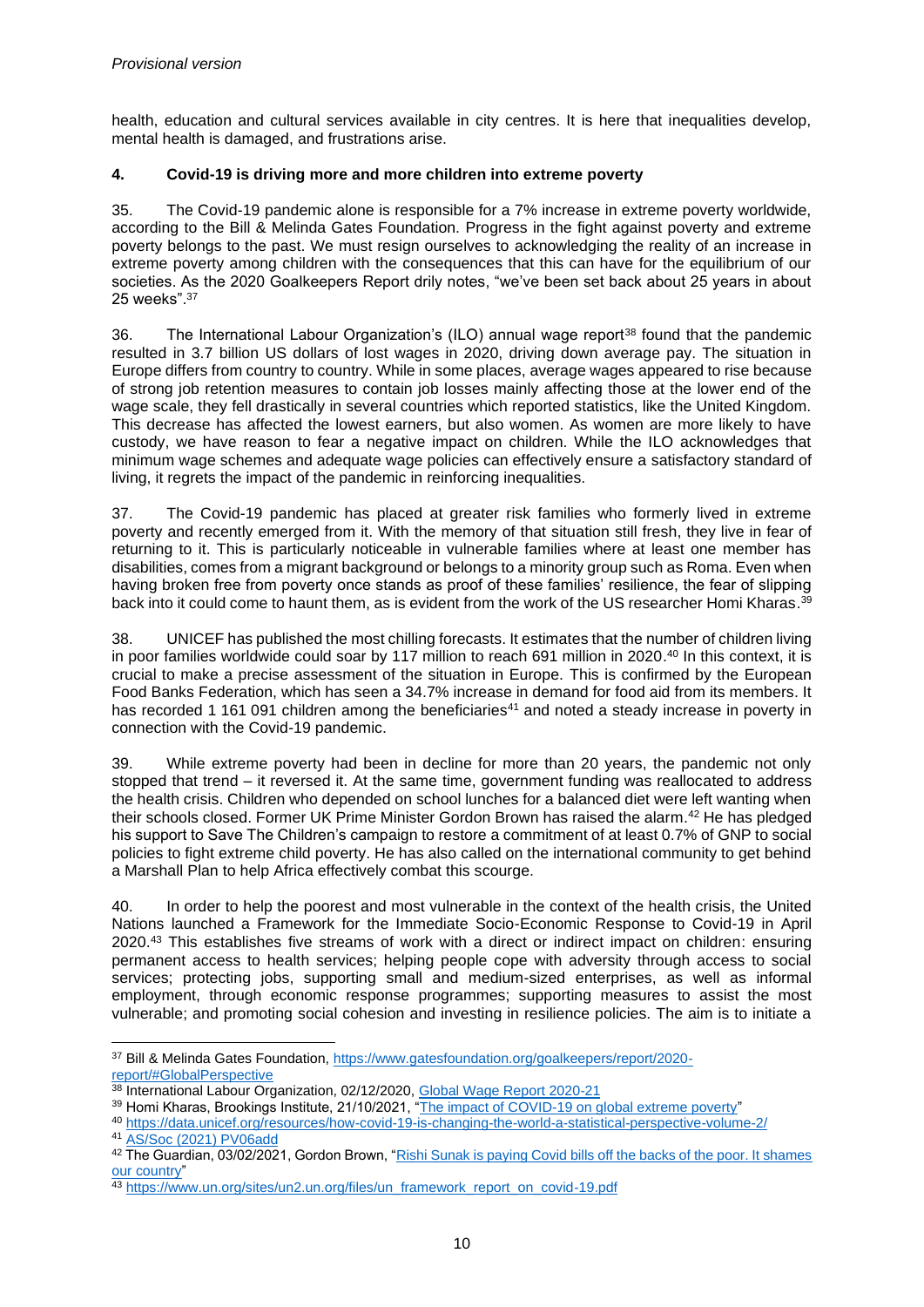reconstruction and recovery process<sup>44</sup>. It is the Council of Europe's responsibility to co-ordinate its work with the United Nations, the European Union and the World Bank in order to contribute to this objective by avoiding gaps and duplication of effort, and to ensure that no child is left by the wayside.

41. As the UN framework for an immediate socio-economic response notes, there is a need "to connect health needs to social, economic and environmental well-being". Without this response, poverty and inequality could reach unprecedented levels and even go so far as to threaten the world as we know it. Choices can only be made with an eye to the path on which they will take us and the society we want to see. Combating child poverty, especially extreme poverty, must be a priority and must be given the resources needed to have the required effect.

42. Although the effects of the virus on fertility are still unclear, we do know that the pandemic has put adults and children under greater stress. This is also reflected in the dramatic drop in birth rates in most of our countries, which were already below the replacement level. In the European Union, the birth rate was already worryingly low in 2019 with an average of 1.53 births per woman<sup>45</sup>. Anxiety about the future and the economic crisis explain why people are choosing to postpone or stop planning to have a child. This is common among those who are already living in extreme poverty or have experienced it in their lifetime. Paradoxically, in some cases, the pandemic is also responsible for unintended pregnancies resulting from domestic violence or lack of access to family planning. Overall, this "baby bust" could be set to continue. The United States expects a further 7% decline in the birth rate in 2021.<sup>46</sup> "This crisis could lead to a drop that will irrevocably compound the demographic imbalances we are facing, which are incompatible with a robust future for our country," said Italian researcher Alessandro Rosina. <sup>47</sup> Covid-19 once again raises the question of the role of family and migration policies.

#### **5. What are the options for ending extreme child poverty?**

43. In December 2020, the United Nations launched a historic plan to tackle poverty. It says it will require 35.1 billion US dollars to assist the 160 million people most in need across 56 countries. In total, 235 million people need help worldwide, i.e., one in 33 people<sup>48</sup>.

44. In 2015, the European Parliament called for the establishment of a children's guarantee ensuring access for vulnerable children to free healthcare, free education, early childhood education and care, decent housing and adequate nutrition<sup>49</sup>. Despite strong commitment, undeniable progress and long before the Covid-19 pandemic, the European Union acknowledged that it had been unable to meet its 2008 anti-poverty targets<sup>50</sup> of reducing the number of people affected by poverty and exclusion by at least 20 million by 2020. In 2017, 24.9% of children were still at risk of poverty or exclusion. Within member States, the situation is very mixed in terms of results, and social protection systems do not all have the same impact. The most effective system has reduced the risk of poverty by 57%, while the least effective has lowered it by just 16%. The EU average is 34%. The Gothenburg summit highlighted 20 principles that make up the European Pillar of Social Rights<sup>51</sup> and set precise, quantified objectives.

45. The European Commission presented its proposal for a European Child Guarantee on 24 March 2021<sup>52</sup>. It aims to ensure that every child in Europe at risk of poverty or social exclusion has access to the most basic rights. It estimated that 18 million children were at risk in 2019. This is more than one child in five, i.e., 22.2 % of all children. These children are more likely to face barriers in

[explained/index.php?title=Fertility\\_statistics#live\\_births\\_per\\_woman\\_in\\_the\\_EU\\_in\\_2019](https://ec.europa.eu/eurostat/statistics-explained/index.php?title=Fertility_statistics#live_births_per_woman_in_the_EU_in_2019)

<https://composite-indicators.jrc.ec.europa.eu/social-scoreboard/>

<sup>&</sup>lt;sup>44</sup> The aim being "to build back better".

<sup>45</sup> In 2019, Malta had the lowest birth rate in the European Union with 1.14, compared to 1.86 in France. Initial reports show births dropped by 20% in Spain and 13.5% in France. For more information about EU fertility rates, see Eurostat's website: [https://ec.europa.eu/eurostat/statistics-](https://ec.europa.eu/eurostat/statistics-explained/index.php?title=Fertility_statistics#live_births_per_woman_in_the_EU_in_2019)

<sup>46</sup> Melissa S. Kearney and Phillip Levine, Brookings Institute, 17/12/020, "The coming COVID-19 baby bust: [Update"](https://www.brookings.edu/blog/up-front/2020/12/17/the-coming-covid-19-baby-bust-update/)

<sup>&</sup>lt;sup>47</sup> France Télé Info, 21/01/01, ["Covid-19: why 2021 risks](https://www.francetvinfo.fr/sante/maladie/coronavirus/covid-19-pourquoi-l-annee-2021-risque-d-etre-celle-d-un-baby-crash_4259021.html) bringing a baby bust"

<sup>48</sup> United Nations, ["Global Humanitarian Overview 2021"](https://2021.gho.unocha.org/)

<sup>49</sup> See:<https://ec.europa.eu/social/main.jsp?catId=1428&langId=en>

<sup>50</sup> <https://ec.europa.eu/social/main.jsp?catId=751&langId=fr>

<sup>51</sup> In order to monitor progress on social Europe, the EU's joint research centre in Ispra has produced a scoreboard. The statistical data made available seem to be incomplete for many EU countries.

<sup>52</sup> [EU Council Recommendation on Establishing a European Child Guarantee](https://eur-lex.europa.eu/legal-content/EN/TXT/HTML/?uri=CELEX:52021DC0137&from=EN)

To follow the European Parliament's work on this subject, please consult it[s Legislative Observatory.](https://oeil.secure.europarl.europa.eu/oeil/popups/ficheprocedure.do?reference=COM(2021)0137&l=en)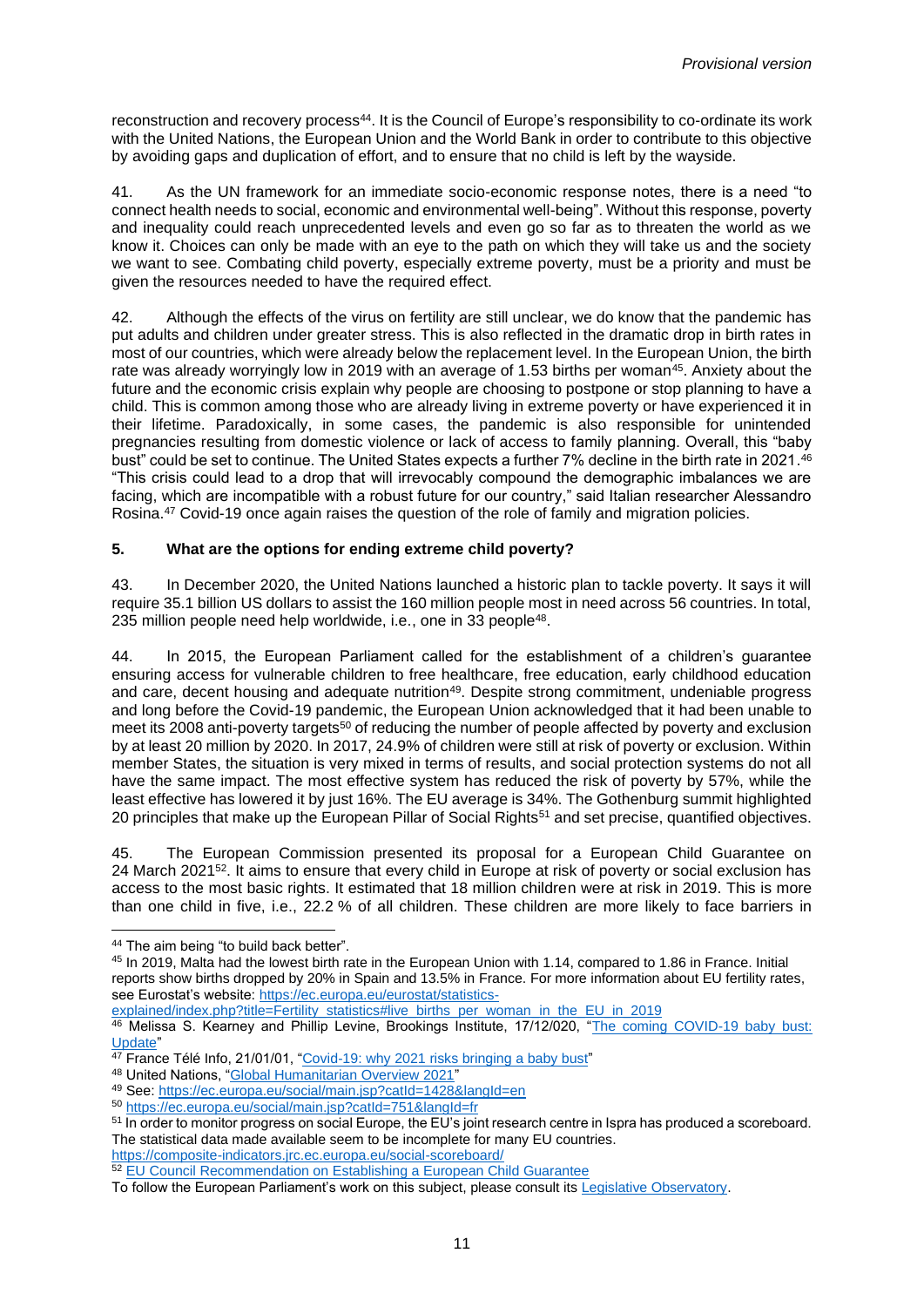accessing services, which are key for their well-being and the development of social, cognitive and emotional skills. The widespread support for this proposal will help combat social exclusion and promote equal opportunities. Its key recommendations include effective and free access to early childhood education and care, education, and school-based activities, at least one healthy meal each school day, and healthcare; and effective, convenient and affordable access to healthy nutrition and adequate housing.

46. At the same time, the European Parliament adopted a widely backed resolution tabled by the Committee on Employment and Social Affairs<sup>53</sup> urging the EU Council and Member States "to be ambitious in the full and rapid adoption of the recommendation and in its implementation". In its resolution, the Parliament focused on the financial aspect and called on EU Member States to: mainstream the European Child Guarantee in all policy sectors; allocate at least 5% of the resources of the new European Social Fund (ESF+) under shared management to supporting activities under the European Child Guarantee; ensure a co-ordinated approach in the programming and implementation of EU funds, speed up their implementation and dedicate all possible national resources, complemented by EU funds.

47. To control and curb poverty, it calls on EU Member States to specifically task a public authority, such as a commissioner for children or an ombudsman, with measuring the effects on children of national and regional legislation and of the national measures to implement the Child Guarantee, as well as generally promoting children's rights in public policy; and to urgently address learning disruptions and educational inequalities caused by the Covid-19 crisis, both to enable children to learn remotely as swiftly as possible and to propose long-term solutions to structural inequalities.

48. With regard to housing, it urges EU Member States to: safeguard children's right to adequate housing, by providing related support to parents having difficulties with maintaining or accessing housing so that they can stay with their children, with a particular focus on young adults exiting child welfare institutions; prioritise the provision of permanent housing to homeless children and their families, and to include housing solutions for children experiencing homeless and severe housing exclusion in their national Child Guarantee action plans.

49. It calls on EU Member States to strengthen efforts to prevent harm from coming to children and to protect them from all forms of violence by developing strategies to identify and prioritise children at risk for prevention and response interventions; to work out specific strategies to protect children from online sexual abuse and exploitation, since isolated children spend more time online, which increases the risk of their exposure to online abuse, including child pornography and online bullying.

50. Lastly, the Parliament called on the Commission to examine the possibility of establishing a European Authority for Children to support and monitor EU Member States' implementation of the recommendation, co-ordinate national work, ensure the exchange of good practices and innovative solutions, and streamline reporting and recommendations. The Parliament considered that the Child Guarantee should become a permanent instrument to prevent and tackle child poverty in a structural manner in the EU.

51. On taking office, US President Biden<sup>54</sup> launched a comprehensive plan to combat extreme child poverty. Under America's 1 900 billion dollar stimulus package, he has made provision for permanent monthly family allowances and the building of numerous affordable nurseries and childcare facilities<sup>55</sup>. The plan calls for more visits to parents and for specialists and officials to monitor vulnerable children to ensure their protection and harmonious development.

52. The new administration initially intended the American response to be massive and unprecedented. The plan was to be flexible and adapted to local circumstances since the perception of poverty differs from one place to another and according to the opportunities available. The poverty line is defined as US\$28 000 a year for a family of four living in a city where prices are around the national average (such as in Phoenix, Arizona). The original plan was intended to benefit a segment of the US

<sup>53</sup> On 29 April 2021, the European Parliament adopted a resolution by the Committee on Employment and Social Affairs by 510 votes to 42, with 139 abstentions. See:

[https://oeil.secure.europarl.europa.eu/oeil/popups/printficheglobal.pdf?reference=2021/2605\(RSP\)&l=en](https://oeil.secure.europarl.europa.eu/oeil/popups/printficheglobal.pdf?reference=2021/2605(RSP)&l=en) <sup>54</sup> Childcare apparently costs only 7% of parents' income.

<sup>55</sup> New York Times, 24/03/2021, ["Biden Plots a Revolution for America's Children"](https://www.nytimes.com/2021/03/24/opinion/biden-child-poverty.html)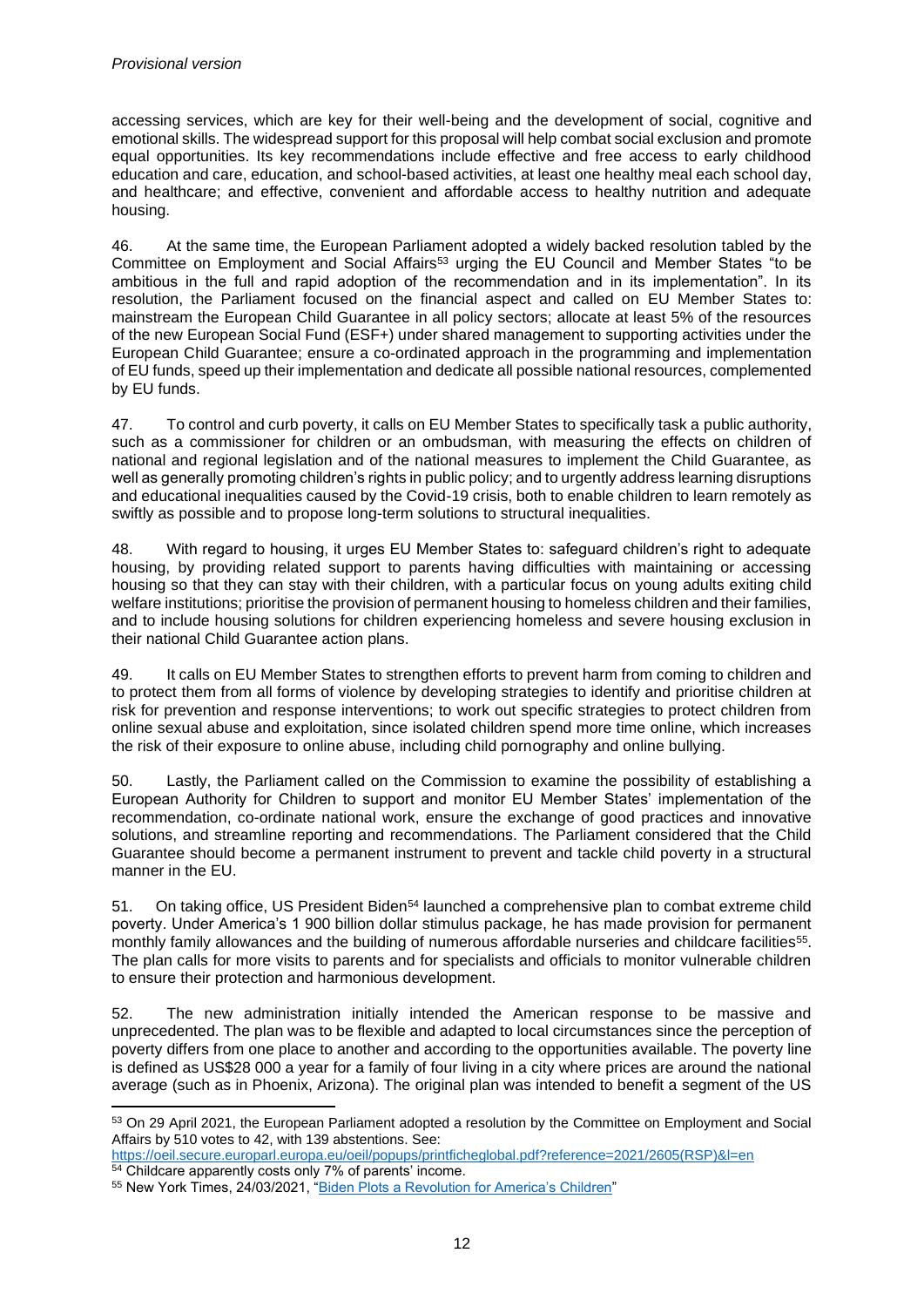population56 that does not vote, write plaintive op-eds or recruit lobbyists – namely children. The Columbia University Center on Poverty and Social Policy estimated in June 2021 that the American Rescue Plan could have led to a reduction of more than 50% in child poverty by the end of 2021.<sup>57</sup> Despite the difficulties encountered when the reform was passed, the first effects are already being felt.<sup>58</sup> The original plan provided for direct assistance in order to increase access to food for the poorest,<sup>59</sup>  a one-time allowance of US\$1 400 per adult and child and an annual tax credit of US\$3 000 per child extended to childcare and dependent care expenses.

53. As my colleague, Ms Hetto Gaasch, noted in her report entitled "Best interests of the child and policies to ensure a work-life balance", we need to invest heavily in our children to ensure that their best interests are preserved. She adroitly quotes an 19th-century American saying that "it is easier to build strong children than to repair broken men". The First 1000 Days policy is a tool for tackling child poverty, including extreme poverty, and inequality at birth as poverty is handed down from generation to generation. The most spectacular development of the brain takes place during this period beginning shortly before birth and ending around the age of two. Young children have a need for social stimuli, such as faces and facial expressions; the body, touch and contact; and a voice they recognise. Researchers see this policy as an opportunity for multidisciplinary interventions to come together to protect the best interests of the child. It is a risk-based approach but framed by assumptions that strengthen protections.

#### **6. Conclusions**

54. There is no magic formula for helping children out of poverty. The increase in inequalities predates the Covid-19 pandemic and is continuing today. As Mr Vandenschrik said, "no child should go to bed or school hungry". No child should ever suffer the consequences of not having enough to eat. Given this situation, member States must get back to fighting poverty and reverse the rise in extreme child poverty in Europe. We have collectively lacked the ambition and will to provide the 22 million poor children in Europe with the necessary benefits.

55. The Covid-19 pandemic has served as a useful reminder that life must take precedence over the economy. With inequality rising sharply in recent decades, our countries have sought to reduce its impact on us. It is plain to see that we have failed to protect some children from extreme child poverty. We must get our act together to ensure that the best interests of the child are always safeguarded. Success will depend on the amount of investment that public authorities are able to mobilise. Given the simultaneous health, social, democratic and environmental crisis, the requirement to balance the public accounts no longer holds in such circumstances. We must provide a satisfactory response whatever the cost. The course of history is moving towards making human beings the focus of public policy once again.

56. When the pandemic ends, we will be entering an historic era. We have an obligation to make fundamental changes to our societies so that they are more just and resilient. Ending extreme poverty requires a collective effort. We owe this duty not only to the children who are suffering from this scourge, but also to future generations. Everyone must have access to a healthy, decent and secure life, no matter where they live. We need to redouble our efforts to ensure that existing mechanisms for combating extreme child poverty are more effective and address the challenges relating to nutrition, education, housing and excessive debt and amenities. Both ad hoc and sustained action will be required. The issue of the value of minimum social benefits and the lowest wages can no longer be sidestepped.

57. Even if the United States are already one step further down the line from us in terms of family policy, we must follow in its footsteps and take advantage of this historic moment to invest heavily in

<sup>56</sup> cf. Nicholas Kristof in the New York Times, Ibid

<sup>&</sup>lt;sup>57</sup> Zachary Parolin, Sophie Collyer, Megan A. Curran and Christopher Wimer, 2021, "The Potential Poverty [Reduction Effect of the American Rescue Plan"](http://www.povertycenter.columbia.edu/news-internal/2021/presidential-policy/bideneconomic-relief-proposal-poverty-impact) Center on Poverty and Social Policy, Columbia University. This objective depends on the new administration's ability to find the majority in Congress to pass its reforms.

<sup>58</sup> Columbia University Center on Poverty and Social Policy, ["What we know from the first 6 months of the expanded](https://www.povertycenter.columbia.edu/news-internal/2021/child-tax-credit-research-roundup)  [Child Tax Credit"](https://www.povertycenter.columbia.edu/news-internal/2021/child-tax-credit-research-roundup)

<sup>59</sup> For more information on the Supplemental Nutrition Assistance Program (SNAP), see <https://www.fns.usda.gov/snap/supplemental-nutrition-assistance-program>